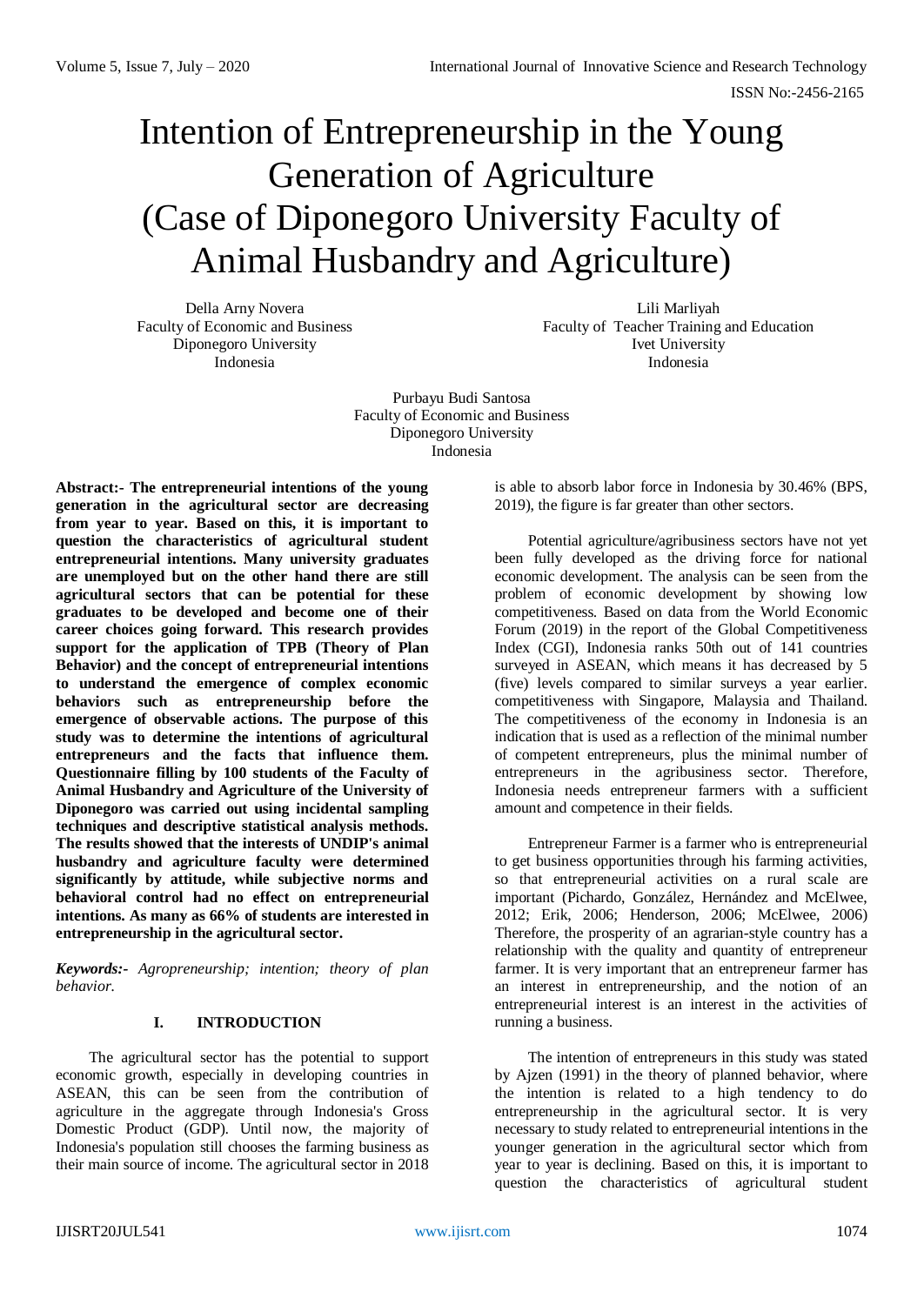entrepreneurial intentions and analyze the factors that influence them. The existence of low intentions on young entrepreneurs in the agricultural sector pushed the Indonesian Ministry of Agriculture to launch the 2016 Agriculture Young Entrepreneur Growth Program. This program aims to reduce educated unemployment of college graduates and foster regeneration of Human Resources in the agricultural sector closely related to increasing entrepreneurial intentions in the agricultural sector, so it is important to know entrepreneurial intentions with attitudes toward behavior, subjective norms, and perceived behavioral control.

Some studies from the results of research on the same topic stated by Riana (2018) said that attitude towards behavior, subjective norm, and perceived behavioral control have been proven to influence student intentions in entrepreneurship. The research is not in line with the research of Arisandi (2016); Ibrahim and Afifi (2018); Ridha and Wahyu (2017); Shiri (2012) which says that the factors that influence entrepreneurial intentions in the agricultural sector are subject to external or external factors, while the attitude toward the behavior and perceived behavioral control factors do not affect the entrepreneurial intentions in the agricultural sector. Trisnawati's research (2011) found that subjective norms and attitudes had a positive relationship with entrepreneurial intentions. Adebayo and Kavoos (2016); Devi (2015); Mahmoud (2014); Zampetakis, Anagnosti, and Rozakis (2013) which stated that attitude is the strongest factor that influences entrepreneurial intentions.

# **II. RESEARCH METHOD**

This type of research is an ex post facto research with descriptive quantitative research methods. This study analyzes the influence of attitudes, subjective norms, and behavioral control on the entrepreneurial intentions of students majoring in agribusiness at the Faculty of Agriculture and Animal Husbandry, Diponegoro University, Semarang. The population in this study were active students of the Faculty of Agriculture and Animal Husbandry totaling 15050 (Bureau of Student Administration UNDIP, 2019) and the study sample was determined by incidental sampling technique.

Based on the Slovin formula, the sample size can be determined at 100 with sample criteria including: (1) agricultural students who have taken entrepreneurship courses and (2) agricultural students who have passed the initial semester (towards entrepreneurial mental maturity). Data collection methods used in this study were observation, documentation and questionnaire. Descriptive statistical analysis methods are used for data analysis by describing the data samples in conditions according to reality, so that the regression equation of this study: Intention =  $\alpha + \beta$ 1 Attitude + β2 Subjective Norms + β3 Behavioral Control.

The dependent variable in this study is entrepreneurial intentions in agricultural students. Entrepreneurial intentions are a component of someone who tends to show a

willingness to act / act certain. Indicators on entrepreneurial intention variables include: planning to establish a business within 5 (five) years (starting from now), confidence in establishing a business within 5 (five) years (starting from now), confidence in establishing an agricultural business within a period of 5 ( five) years (starting from now), high entrepreneurial intentions, and high entrepreneurial intentions in the agricultural sector.

Attitude towards behavior (attitude) is a belief about the consequences of behavior or behavioral beliefs. Indicators to measure attitude towards behavior (attitude) are the consequences of beliefs and disciplinary evaluations, the consequences of beliefs and evaluations that dare to take risks, the beliefs of consequences and evaluations of honesty, the beliefs of consequences and confidence evaluation, consequence beliefs and creative evaluation, consequence beliefs and innovative evaluations, consequence beliefs and independence evaluations, consequence beliefs and leadership evaluations, consequent beliefs and diligent evaluations, consequence beliefs and evaluation of target planning.

Subjective norms are one's perceptions of the desires of those around them that become significant others related to what they do or do not. Researchers modify subjective norm indicators, including beliefs and compliant encouragement of team expectations, beliefs and motivations to comply with people's expectations parents, beliefs and encouragement to obey family expectations, beliefs and encouragement to obey the expectations of lecturers, and beliefs and encouragement to obey the expectations of friends.

Perceived behavioral control is a view that depends on one's beliefs related to resources that encourage or inhibit the behavior. Thus, indicators of perceived behavioral control variables include: easy belief and control power in access to financial institutions, easy belief and control power in overcoming fatigue / boredom, easy belief and control power in overcoming the complexity of entrepreneurship, and easy belief and control power in fulfilling agreements .

# **III. RESULT AND DISCUSSION**

Based on the research results, it is known that the student population in the Faculty of Animal Husbandry and Agriculture of UNDIP is 15050 students, the number of students is then analyzed based on sample criteria, the results obtained are 100 students who meet the criteria of the research sample. In the majority of respondents from the department of agrotechnology by 33%, the second largest respondent majoring in animal husbandry by 30%, then agribusiness by 19%, food technology by 18% students.

Research respondents entered into the even school year which consisted of semester II, IV, VI, and VIII. Semester VI is the semester that has the largest proportion of 46% compared to other semesters, followed by the largest proportion by semester IV of 38%. This condition is indicated that semester VI has a maturity level of interest in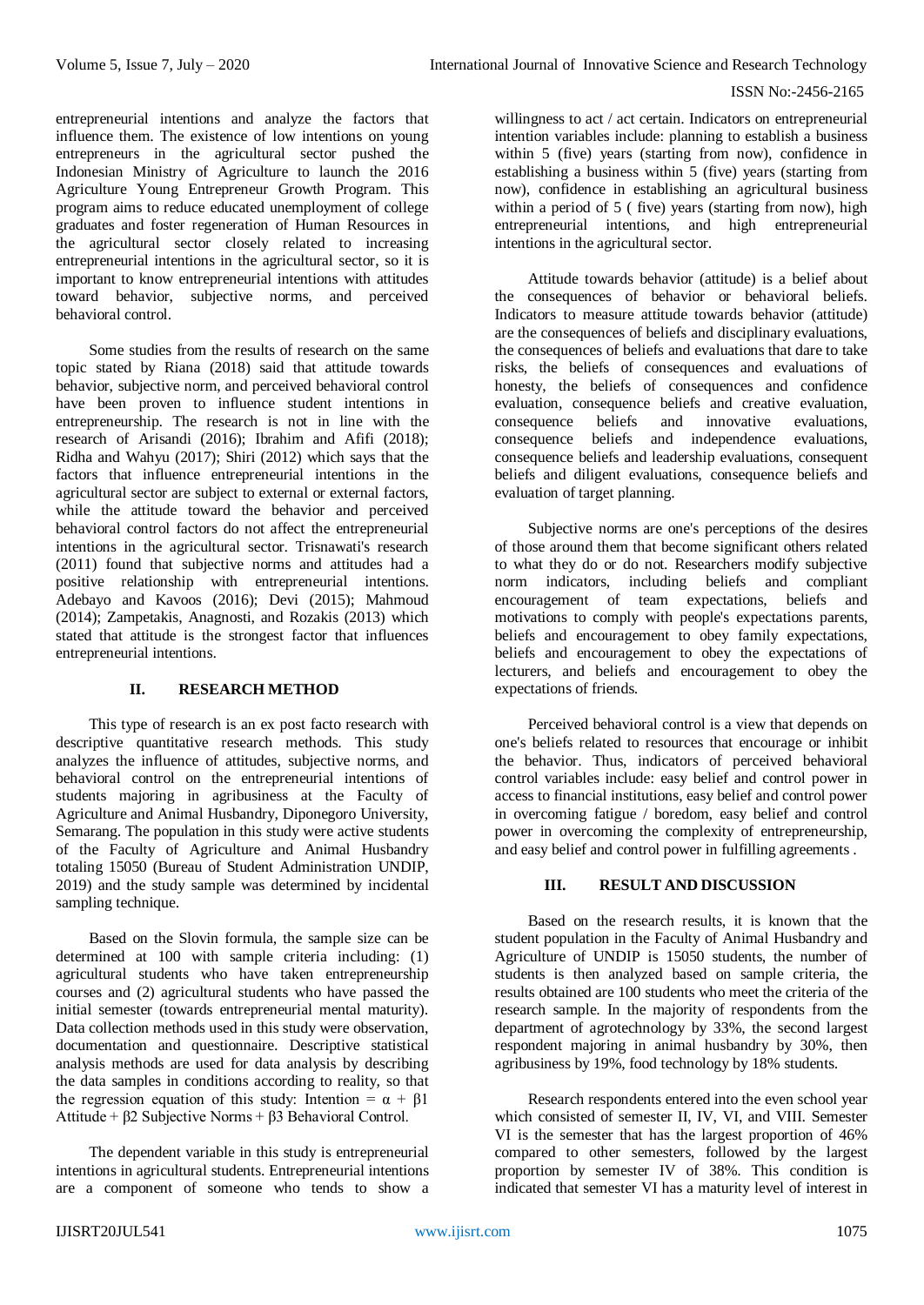farming. It is said that if the productive age of young people aged 15-35 years, so also the respondents in this study consisted of youth with a dominating age of 20 years by 42%, while the age of 19 years was 28% and age by 21% by 20%.

Respondents in this study were dominated by female sex, where the proportion of women was 52% and the proportion of men was 48%. These conditions indicate that women's interest in entrepreneurship in agriculture is higher than men. Respondents in this study were mostly dominated by the work of entrepreneurs fathers, private employees and civil servants, with each proportion of 28%, 20%, and 18%. While the work as a farmer is only 15%. This shows that most of the Faculty of Animal Husbandry and Agriculture students come from well-off families, and have experience in entrepreneurship. On the other hand the occupation of mothers is dominated by not working by 40% and entrepreneurship by 22%. It also shows that mothers are more focused on taking care of the household and economic conditions are supported by fathers. While entrepreneurial mothers also indicate being a motivator for students to have an entrepreneurial interest. Agriculture is divided into 2 fields where most students are more interested in on-farm fields by 62% compared to off farm 38%. This condition is indicated that students are brave enough to take the risk of farming in the field.

The results of the research in the field show the distribution of scores categorized in the high, medium and low categories. The low category is the category where the respondents are very unsure that they are interested in becoming an agripreneur with a score range below 1.67 in the low category. The category is identifying that respondents are less sure that they are interested in becoming an agripreneur with a score range of 1.67 to 3.33. The last category is the high category which states that the respondents are very confident that they are interested in an agripreneur with a score range above 3.33. All aspects of entrepreneurial intentions fall into the high category, where none is indicated to have low entrepreneurial interest. Respondents' answers spread by an average of 3.66 to 4.06, where the highest average value is 4.06 in the aspect of high entrepreneurial intentions and the lowest average value is 3.58 in the aspect of belief in establishing an agricultural business.

The results of descriptive analysis on the entrepreneurial intention variable showed the majority of respondents answered the high category in the aspect of planning to set up a 5-year business period by 74%. This indicates that respondents have a high interest in entrepreneurship by showing the existence of a 5-year business plan. Making plans and targets in business needs to be done to motivate and execute the business undertaken. The majority of respondents answered the belief aspect of establishing a business for a period of 5 years, into the high category with a percentage of 64%. This shows that the respondents were very confident to become agripreneur. Meanwhile, the aspect of confidence in establishing an agricultural business within a period of 5 years is included

in the high category with a percentage of 51%, the moderate category (in doubt) by 33% and the rest in the low category by 16%. This proves that they believe in establishing a business in agriculture, but there are still doubts about this agricultural business.

Descriptive analysis results show that attitude variables in all aspects are in the high category with an average percentage above 72% -97%. Meanwhile, the only innovative aspect in the high category is 58%, the moderate category is 36%. None of the aspects are included in the low category. Respondents' answers spread by an average of 3.76 to 4.51. The highest average value is the honesty aspect and the lowest average value is the innovative aspect. This proves that respondents are confident with the consequences and evaluations of the ten attitudes in establishing a business in agriculture, but there are still doubts about the start of this farming business.

Whereas the subjective norms of variables in all aspects are in the high category with a percentage of 81% - 93% and none of the aspects is included in the low category. Respondents' answers spread by an average of 3.84 to 4.48. The highest average value is the aspect of belief and motivation to comply with the expectations of lecturers and the lowest average value is the aspect of belief and motivation to comply with family expectations. This shows that the respondents are very confident and have high motivation to become agripreneur based on social pressure to act to start a business .

Aspects of the behavioral control variable are also included in the high category with a percentage of 87% in the aspects of easy confidence and strength of control on access to financial institutions as well as aspects of easy belief and strength of control in overcoming fatigue / boredom by 94%. While easy confidence and strength of control in overcoming the complexity of entrepreneurship is high but not as significant as the previous 2 aspects at 49%. Aspects of easy confidence and power of control in fulfilling agreements in the medium category are 45% and 45% high and none of the aspects fall into the low category. Respondents' answers spread by an average of 3.27 to 4.46. The highest average value is the aspect of easy belief and control power in overcoming fatigue / boredom and the lowest average value is the aspect of easy belief and control strength in fulfilling the agreement. This shows that the respondent is very confident and has a high control power to become an agripreneur based on aspects and there is little doubt about the aspect of fulfilling the agreement.

Based on the ANNOVA table, the significance value obtained  $= 0.000 \le 0.05$  or 5%, then this study shows that attitudes, subjective norms, and behavioral control have a significant effect on entrepreneurial intentions. Attitude variable obtained t count 4.682 with a significance of 0.000, then because the significance value  $\langle 0.05 \rangle$  means that attitude has a significant positive effect on entrepreneurial intentions. While subjective norms and behavioral control variables obtained t count respectively 0.186 and 1.018 with a significance of 0.853 and 0.311. Because the significance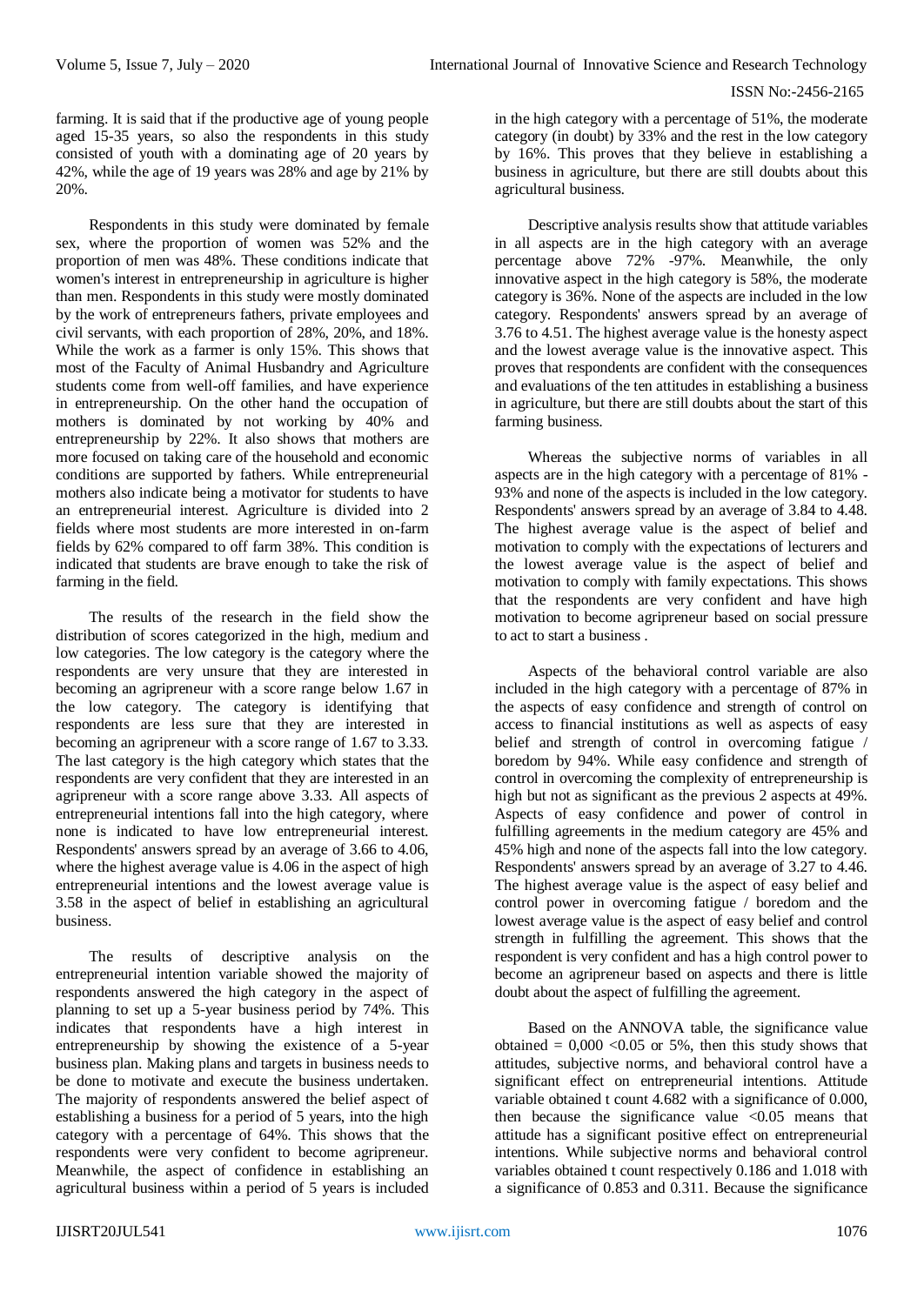value> 0.05 means that subjective norms and behavioral control do not significantly influence entrepreneurial intentions. Attitude regression, subjective norms and behavioral control over entrepreneurial intentions in agricultural students.

INTENTION =  $3.314 + 0.304$  ATTITUDE + 0.023 SUNJECTIVE NORM + 0,114 BEHAVIORAL  $CONTROL + 0.7$ 

| Model                     |       | Unstandardized<br>Coefficients | Standardized<br>Coefficients |       | Sig. |
|---------------------------|-------|--------------------------------|------------------------------|-------|------|
|                           |       | Std. Error                     | <b>Beta</b>                  |       |      |
| (Constant)                | 3.314 | 3.781                          |                              | .876  | .383 |
| <b>ATTITUDE</b>           | .304  | .065                           | .538                         | 4.682 | .000 |
| <b>SUBJECTIVE NORM</b>    | .023  | .123                           | .023                         | .186  | 853  |
| <b>BEHAVIORAL CONTROL</b> | .114  | .112                           | .096                         | 1.018 | .311 |

a. Dependent Variable: INTENTION

Table 1:- Test Results t Source: Primary data, processed in 2020.

The partial determination coefficient (r2) is used to find out the amount of contribution made by each exogenous variable (attitude, subjective norms, and behavioral control) to the entrepreneurial intentions partially. The magnitude of the coefficient of partial determination (r2) can be seen from the coefficient column of the partial correlation column, then the value is squared and converted into a percentage form.

| Model                     | Unstandardized<br>Coefficients |               | Standardized<br>Coefficients |       |      | Correlations   |         |      |
|---------------------------|--------------------------------|---------------|------------------------------|-------|------|----------------|---------|------|
|                           | В                              | Std.<br>Error | <b>Beta</b>                  |       | Sig. | Zero-<br>order | Partial | Part |
| (Constant)                | 3.314                          | 3.781         |                              | .876  | .383 |                |         |      |
| <b>ATTITUDE</b>           | .304                           | .065          | .538                         | 4.682 | .000 | .645           | .435    | .351 |
| <b>SUBJECTIVE NORM</b>    | .023                           | 123           | .023                         | .186  | .853 | .524           | .019    | .014 |
| <b>BEHAVIORAL CONTROL</b> | .114                           | .112          | .096                         | 1.018 | .311 | .416           | .104    | .076 |

a. Dependent Variable: INTENTION

Table 2:- Results of Partial Determination Coefficients (r2) Source: Primary data, processed in 2020

Based on table 2, it can be interpreted that the magnitude of the influence of attitudes on entrepreneurial intentions can be seen at r2 value of  $(0.435)$  2 X 100% = 18.9%. This shows that the attitude variable partially affects entrepreneurial intentions by 18.9%, assuming that the other exogenous variables are considered permanent. The magnitude of the effect of subjective norms on entrepreneurial intentions can be seen in the r2 value of  $(0.019)$  2 X 100% = 0.04%. This shows that partially the subjective norm variable influences the entrepreneurial intention variable by 0.04%, assuming that the other exogenous variables are considered fixed. The magnitude of the effect of behavioral control on entrepreneurial intentions can be seen in the r2 value of  $(0.104)$  2 X  $100\% = 1.1\%$ . This shows that partially the behavioral control variable influences the entrepreneurial intention variable by 1.1%, assuming that the other exogenous variables are considered fixed.

## *The positive effect of attitude on student entrepreneurial intentions*

The low interest of young generation in agriculture is the background of this research to find out how the entrepreneurial intentions of agribusiness students are. Through entrepreneurship in the agricultural sector (entrepreneur farmer) is expected to be able to move its

business in the scope of the agricultural base, so that it has the potential to become an opportunity in its contribution to reduce unemployment and become a driving force for national economic development.

The phenomenon of increasingly aging farmers (aging farmers) becomes a supporting problem for the need for entrepreneur farmers, it is due to a decrease in labor interest in agriculture, especially the younger generation (Susilowati, 2016a). These concerns encourage the determination of determinants of entrepreneurial intentions based on the theory of planned behavior, which are attitudes, subjective norms, and behavioral control. One of them, attitude towards behavior (attitude) is the extent to which someone assesses something that is beneficial for himself and compares it with things that are not profitable (Novanda, 2017). This research formulates that there is an influence of attitude towards behavior (attitude) on entrepreneurial intentions. This is in line with Trisnawati (2012); Nowinski (2019) states that attitude influences entrepreneurial intentions. On the other hand, there are different evidences that are not in line to encourage researchers to further investigate that entrepreneurial attitudes do not have a positive influence on entrepreneurial intentions (Ibrahim, 2018; Novanda, 2017).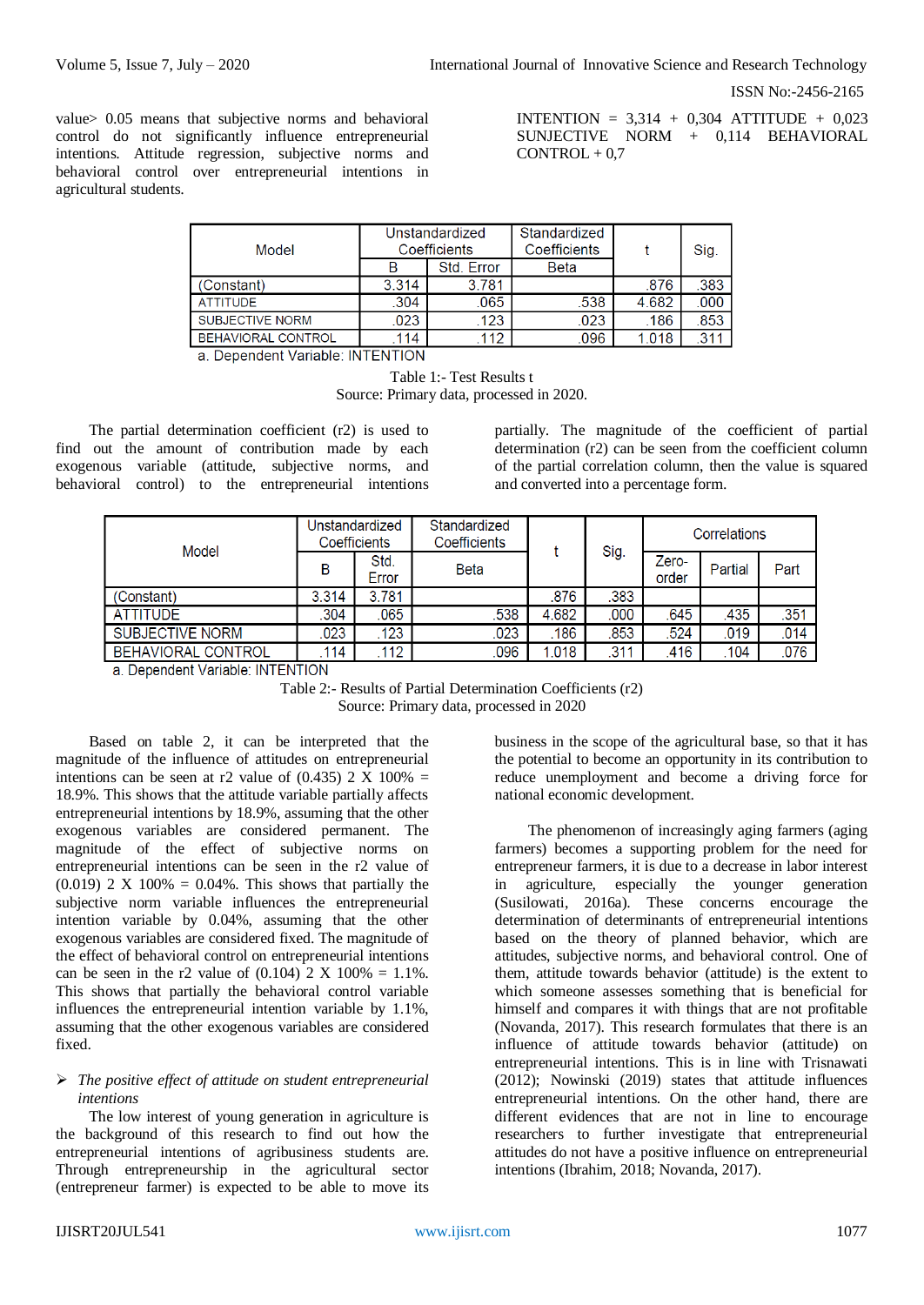# *The positive influence of subjective norms on student entrepreneurial intentions*

The agricultural sector must still be improved by requiring innovative development in which agricultural human resources become an influential contribution to sustainable development. The phenomenon of aging farmers and the lack of young agricultural workers is a global problem. Setiawan (2012) said that the progress of agricultural and / or agribusiness civilization actually happened not only because of the life of a minority of creative farmers, but occurred because of the life of a minority of creative farming community actors. Historically, agricultural progress has taken place because agriculture or agribusiness has been used as basic capital by all parties including scientists, artists, writers, designers, architects, doctors, economists, technologists, sociologists, and others.

One of them is the change in the agriculture sector that is related to subjective norm. Subjective norms are social pressures in acting or inaction (Novanda, 2017). This study formulates the influence of subjective norm factors on entrepreneurial intentions. This is also consistent with the statement that subjective norms and self-perceptions have a positive influence on entrepreneurial intentions (Ibrahim, 2018; Novanda, 2017). Likewise, research by Trisnawati (2012) states that subjective norms and attitudes have a positive relationship with entrepreneurial intentions.

 *The positive effect of behavioral control on entrepreneurial intentions*

The importance of the role of higher education is due to the lack of entrepreneurs who are competent with the quality of science and adequate quantity in agriculture. Therefore, young entrepreneurial farmers are needed to develop creativity and ideas in providing the latest innovations, so that these young entrepreneurs are able to add value to agricultural products. Growing the entrepreneurial spirit is very necessary behavior control early to control how the behavior acts in accordance with the desired goals.

Behavioral control is the ease or difficulty in carrying out certain actions that are assumed (Novanda, 2017). This study formulates the influence of attitude towards behavior towards entrepreneurial intentions. This is based on the statement that states that entrepreneurial self efficacy (perceived behavior control) is most effective for strengthening entrepreneurial intentions among universities (Nowinski, 2019). However Novanda's (2017) research is not in line with that statement, that perceived behavioral control has no effect.

# **IV. CONCLUSSION**

Descriptively the majority of respondents are of the view that attitude variables in the high category will be indicators of consequence beliefs and honesty evaluations, consequent beliefs and diligent evaluations, consequence and evaluation beliefs taking risks, consequence beliefs and target planning evaluations, and consequence beliefs and creative evaluations. Subjective norm variables as a whole

are in the high category with the highest indicators of belief and motivation to comply with lecturer expectations. Behavioral control variables on indicators of easy belief and strength of control on access to financial institutions and easy belief and strength of control in overcoming fatigue / boredom in the high category. While indicators of easy confidence and strength of control in overcoming the complexity of entrepreneurship and easy confidence and strength of control in fulfilling agreements in the medium category. The results showed that the interests of UNDIP animal husbandry and agriculture faculty were determined by attitude, while subjective norms and behavioral control had no effect on entrepreneurial intentions. The growth of entrepreneurial spirit is very necessary in order to foster entrepreneurial intentions in the younger generation, especially in the early years through the planting of strong and successful entrepreneurial attitudes in agriculture.

#### **ACKNOWLEDGMENT**

The authors are obliged to the Prof. Dr. Purbayu Budi Santosa, M.S, Dr. Lili Marliyah, M.P, Magister of Economic and Development Studies, Faculty of Animal Husbandry and Agriculture of University Diponegoro, Semarang, Indonesia for providing necessary approval to work and also facilities to accomplish investigation.

#### **REFERENCES**

- [1]. Adebayo, G. S., dan Kavoos, M, "The present attitude of African youth towards entrepreneurship", International Journal of Small Business and Entrepreneurship Research, vol 4(1), pp. 21-38, 2016.
- [2]. Ajzen, I, "The theory of planned behavior", Organizational behavior and human decision processes, vol 50(2), pp. 179-211, 1991.<br>[3]. Arisandi, "Intensi Berwirausaha
- [3]. Arisandi, "Intensi Berwirausaha Mahasiswa Pascasarjana Institut Pertanian Bogor Pada Bidang Agribisnis (Studi Kasus Pada Mahasiswa Program Magister Sps-Ipb)", (Pascasarjana), Institut Pertanian Bogor, Bogor, 2016.
- [4]. BPS, "Struktur PDB Menurut Lapangan Usaha 2019", from Badan Pusat Statistika, 2019.
- [5]. Devi, M, "A study on the influencing factors for a literate youth to take up agricultural entrepreneurship", International Journal of Management and Commerce Innovations, vol 3(1), pp. 692-700, 2015.
- [6]. Díaz-Pichardo, R., Cantú-González, C., López-Hernández, P., dan McElwee, G., "From farmers to entrepreneurs: The importance of collaborative behaviour", The Journal of Entrepreneurship, vol 21(1), pp. 91-116, 2012.
- [7]. Enayati, F., "Human Capital as a Factor of Economic Growth", Review of Economic Sciences, vol 12, pp. 101-114, 2007.
- [8]. Engle, R. L., Dimitriadi, N., Gavidia, J. V., Schlaegel, C., Delanoe, S., Alvarado, I., Wolff, B., "Entrepreneurial intent: A twelve-country evaluation of Ajzen's model of planned behavior", International